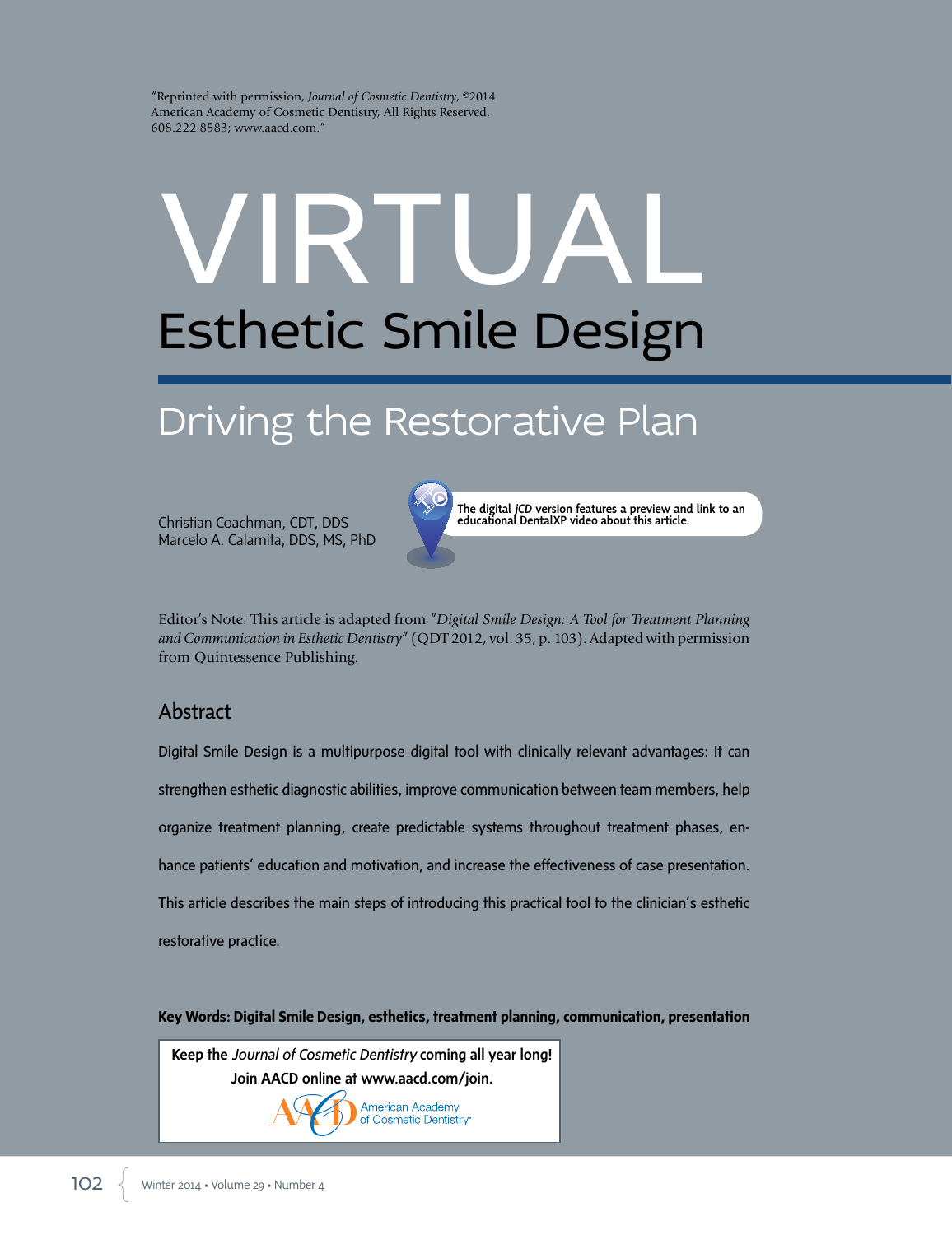$\bigcirc$ 

66 Excellence will never be achieved by chance; rather, it comes from a consistent, systematic approach to diagnosis, communication, treatment planning, and implementation.

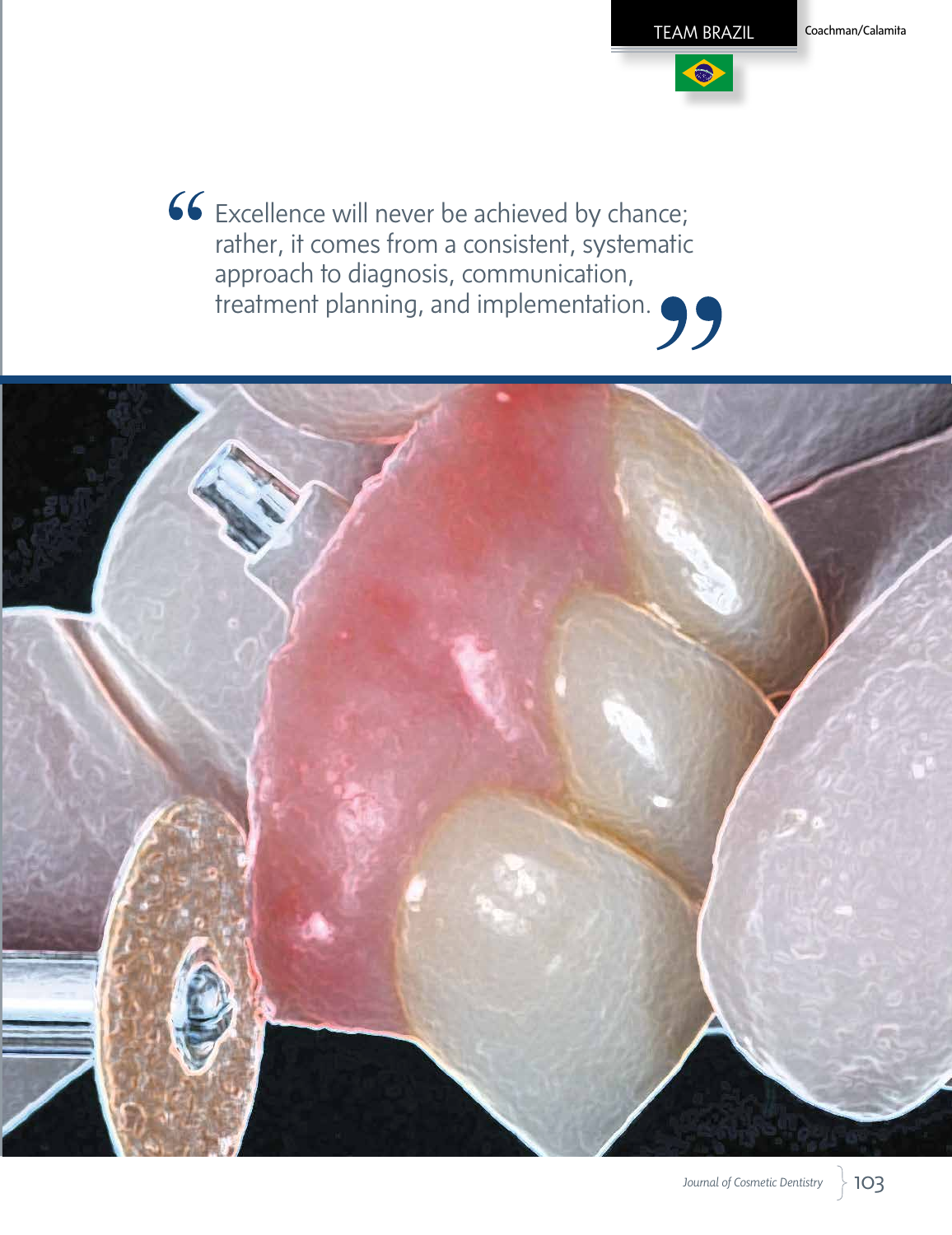## Introduction

Excellence will never be achieved by chance; rather, it comes from a consistent, systematic approach to diagnosis, communication, treatment planning, and implementation. The incorporation of protocols and checklists<sup>1-7</sup> for quality control and information management help to guarantee that every critical point is performed effectively, is double-checked, and is communicated correctly.

To obtain predictable and consistent outcomes, the practitioner should define the design of the restorative treatment at an early stage. The data must guide the succeeding phases of the rehabilitation, $\delta$  scientifically integrating all of the patient's needs and desires and the patient's functional, structural, and biological issues into the esthetic treatment design. The data serve as a frame of reference for the treatment that will be performed.9,10 However, many of these pieces of information may not be taken into consideration if their real meaning is not transferred in an adequate way to the design of the restorations.

Digital Smile Design is a multipurpose digital tool with clinically relevant advantages. It can strengthen esthetic diagnostic abilities, improve communication among team members, create predictable systems throughout the treatment phases, enhance patients' education and motivation through visualization, and increase the effectiveness of case presentation. Because using DSD can make diagnosis more effective and treatment planning more consistent, the effort required to implement it is worthwhile and will make the treatment sequence more logical and straightforward, saving time and materials and reducing the cost of treatment.

# Clinically Relevant Advantages

The advantages of using DSD are as follows:

- esthetic diagnosis
- treatment planning and communication
- feedback
- patient care
- case presentation
- education.

#### Esthetic Diagnosis

DSD allows a careful esthetic analysis of the patient's facial and dental features and a gradual discovery of many critical factors that might have been overlooked during the clinical, photographic, or study model evaluation. Drawing reference lines and shapes over extra- and intraoral digital photographs in presentation software (such as Keynote [Apple; Cupertino,



**Figure 1:** Preoperative extraoral view 20 years before first appointment showing ankylosed teeth #21 and #22.



**Figure 2:** Preoperative extraoral view at first appointment.

CA]; PowerPoint [Microsoft; Redmond, WA]; DSD software; or Smile Designer Pro [Tasty Tech; Toronto, Ontario, CA]), following a predetermined sequence, helps widen the diagnostic vision. This visualization process also helps the team to assess and understand limitations and risk factors such as asymmetries, disharmonies, and esthetic principle violations, adding critical data to the process of treatment planning.1 Choosing the appropriate technique is easier once problems have been identified and the solution clearly visualized. The main steps related to diagnosis are shown in **Figures 1-11**.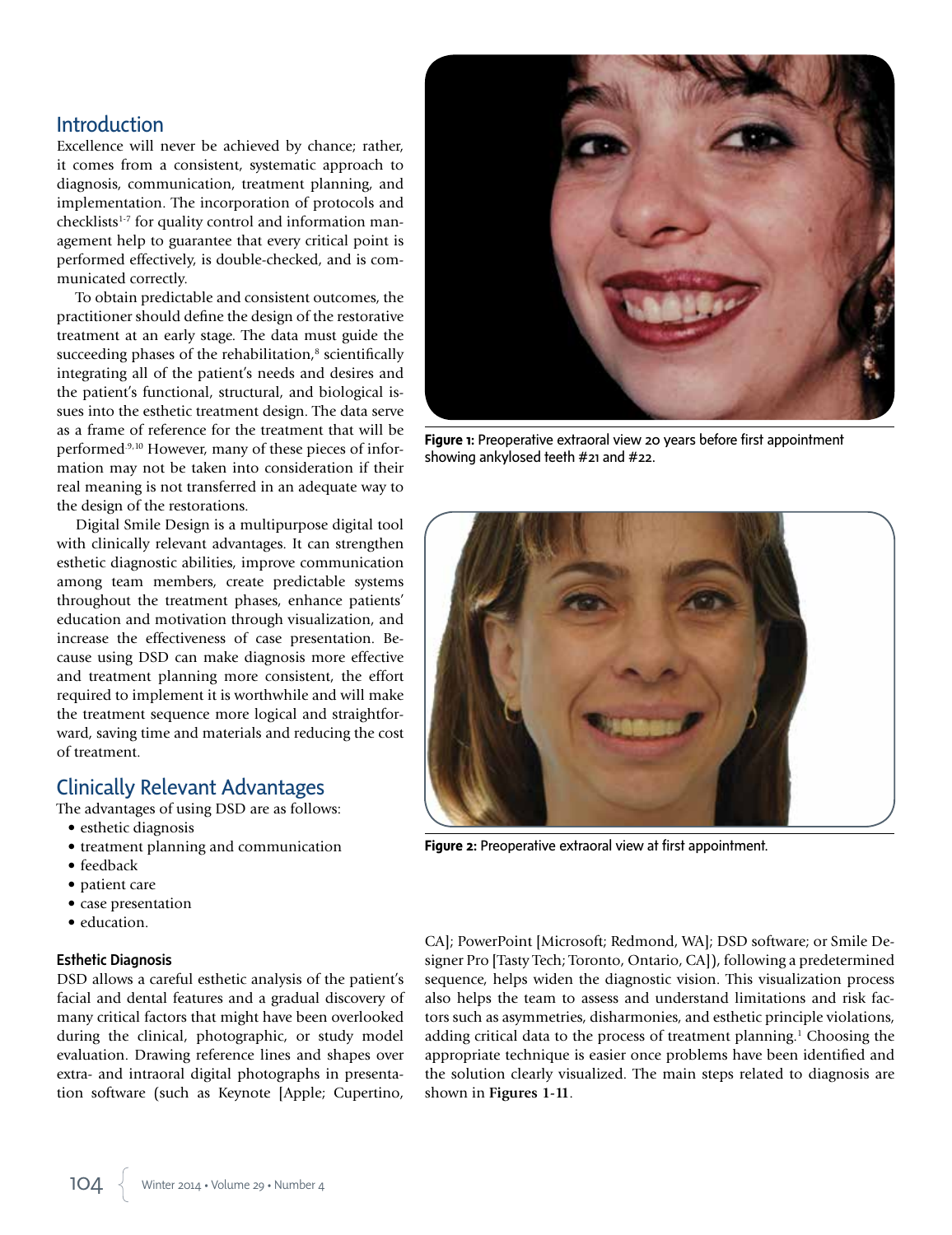

**Figure 3:** Profile issues: Skeletal Angle Class II.



**Figure 4:** Digital facebow in DSD software.



**Figure 5:** Facial lines overlapping the smile in DSD. The facial cross and digital wax rim (red curve) is visible.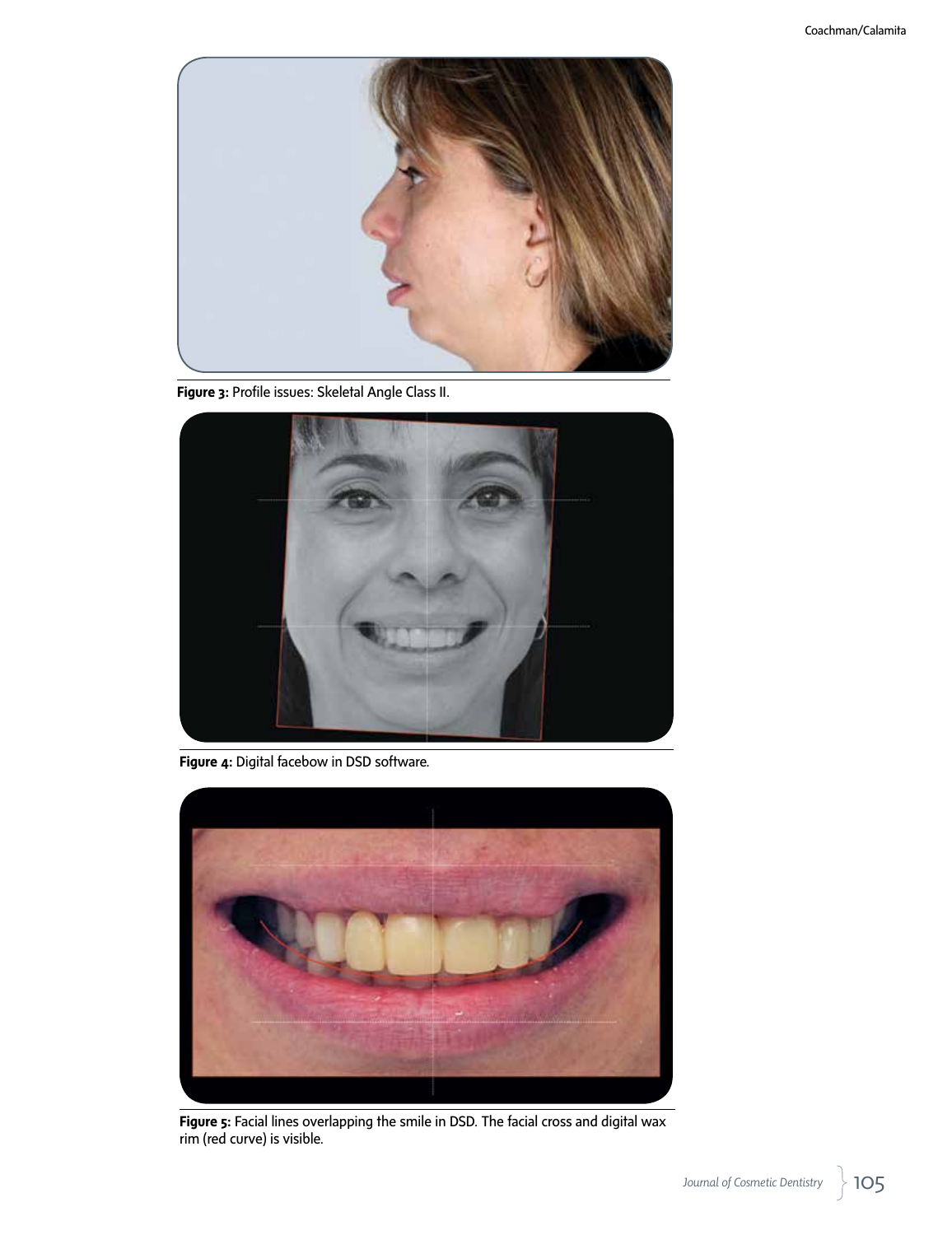

**Figure 6:** Calibrating the intraoral photograph to the facial photograph.



Figure 7: Central incisor tooth proportion analysis.



Figure 8: Interdental proportion guide and tooth outline according to morphopsychology.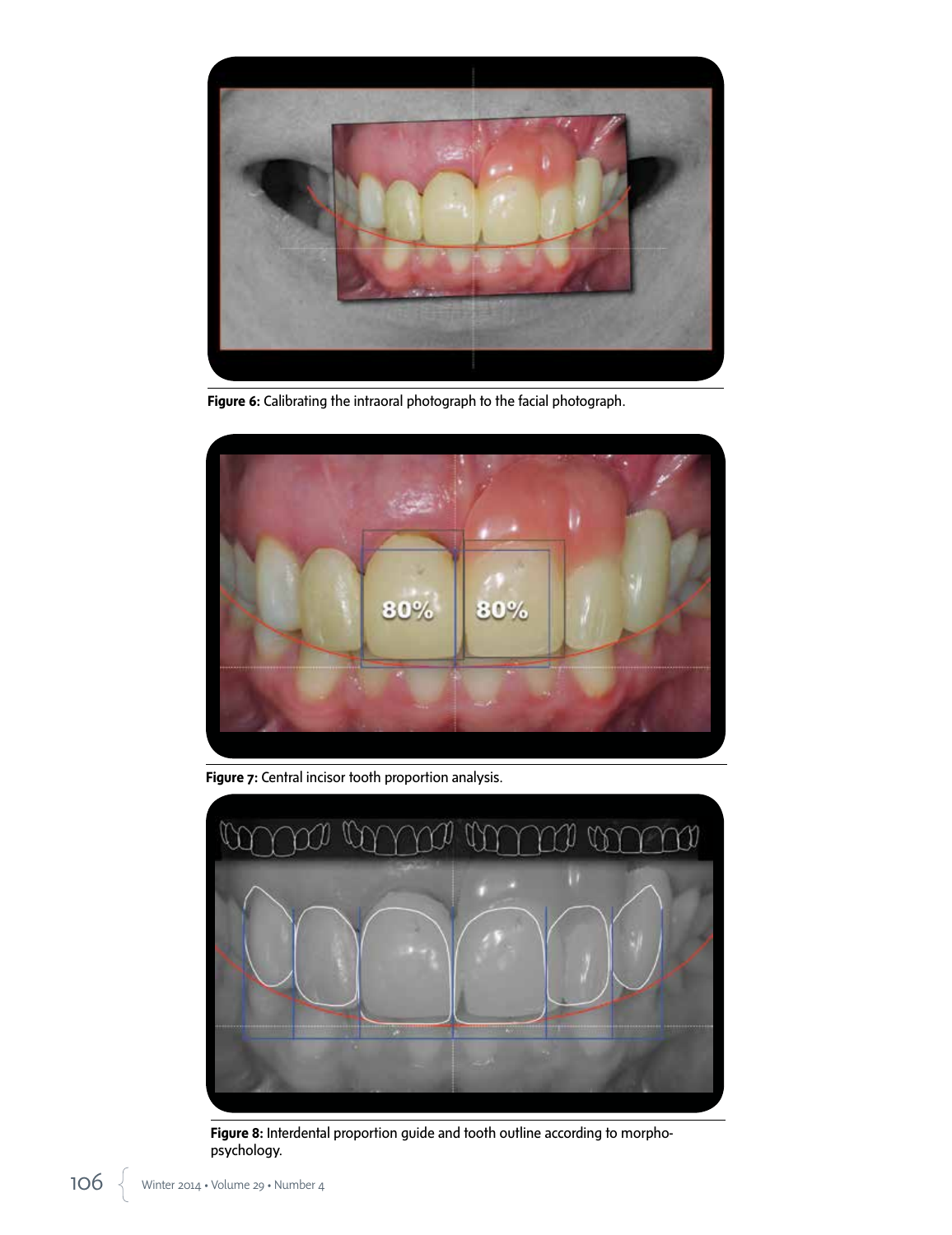

**Figure 9:** The digital ruler, measuring the gingival and incisal discrepancies for treatment planning and for guiding the wax-up.



**Figure 10:** Occlusal analysis in DSD, detecting a mesiodistal space discrepancy anteriorly.



**Figure 11:** DSD drawings for better understanding the space management possibilities, implant position, and horizontal ridge reconstruction.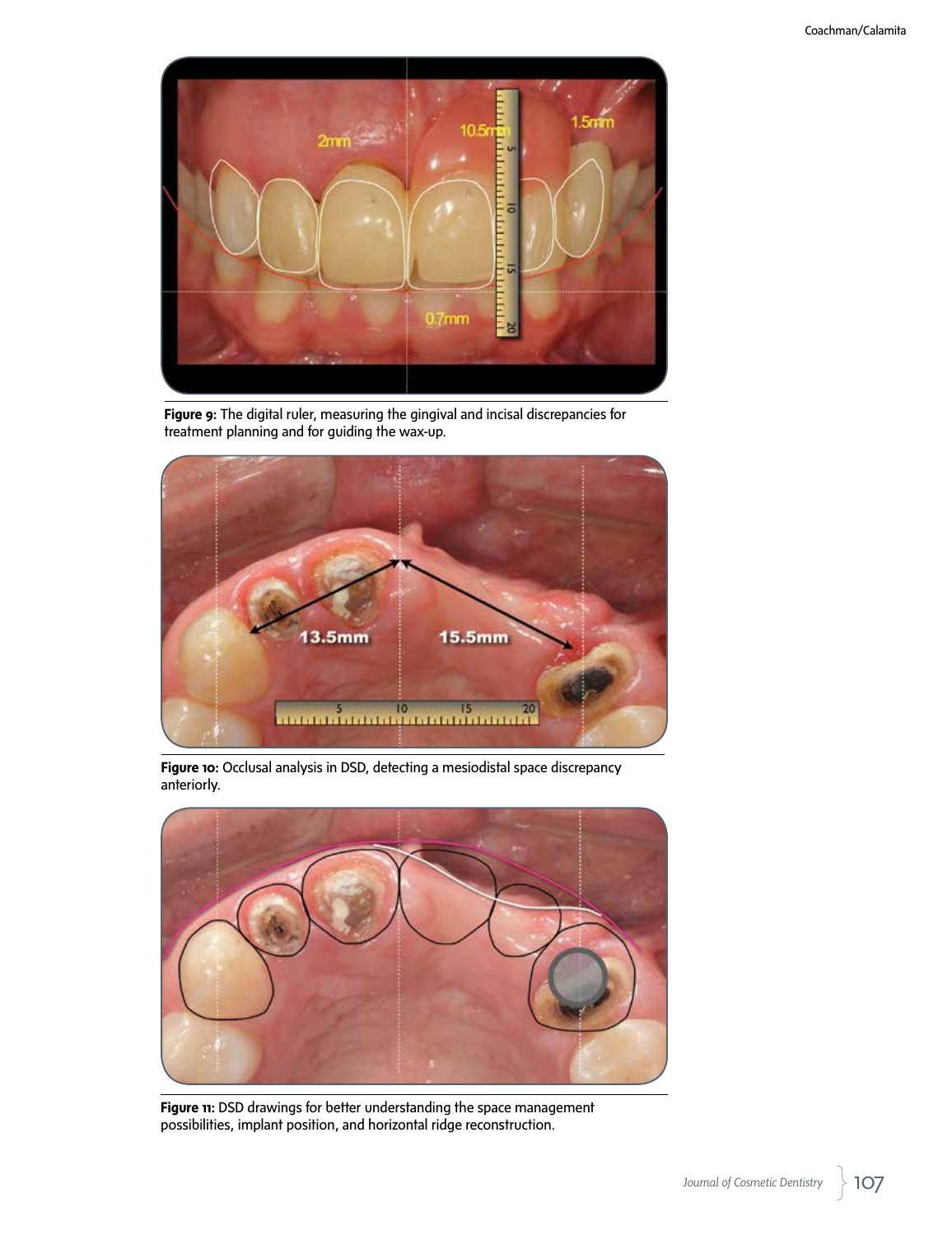#### Treatment Planning and Communication

The main goal of the DSD protocol is to simplify communication, transferring key information from the patient's face to the working cast and then to the final restoration. The DSD protocol allows for effective communication between the interdisciplinary team members, including the dental technician. Team members can identify and highlight discrepancies in soft- or hard-tissue morphology and use high-quality images on a computer screen to discuss the best possible solutions for the case. Every team member can add information directly on the slides, either in writing or by using a voice-over function, thus simplifying the process even more. All team members can access this information whenever necessary by using shared files and changing or adding new elements during the diagnostic and treatment phases.

Traditionally, the dental technician has implemented the smile design with a restorative wax-up. The dental technician creates shapes and arrangements in accordance with restricted information, following instructions and guidelines provided by the dentist in writing or by phone. In many cases, the technician is not given enough information to use his or her skills to their maximum potential, and the opportunity to produce a restoration that will truly satisfy the patient is missed.

When the treatment coordinator or another member of the restorative team who has developed a personal relationship with the patient takes responsibility for the smile design, the results are likely to be superior. This team member has the ability to communicate the patient's personal preferences and morpho-psychological features to the laboratory technician, providing information that can elevate the quality of the restoration from one that the patient sees as merely adequate to one that the patient sees as exceptional.7,8,11

With this valuable information in hand and from the two-dimensional DSD, the dental technician can develop a three-dimensional wax-up more efficiently, focusing on developing anatomical features within the parameters provided, such as planes of reference, facial and dental midlines, recommended incisal edge position, lip dynamics, basic tooth arrangement, and the incisal plane. Transferring this information from the wax-up to the "test-drive" phase is achieved through a mock-up or a provisional restoration. $4,6,12$ The design of the definitive esthetic restorations should be developed and tested as soon as possible, guiding the treatment sequence to a predetermined esthetic result.<sup>13</sup> Efficient treatment planning results in the entire treatment team being able to do a better job of identifying the challenges they will face and helps expedite the time to initiate and ultimately complete treatment.<sup>8,14</sup> The steps related to the treatment planning and the sequence performed are shown in **Figures 12-31**.

#### Feedback

DSD allows precise evaluation of the results obtained during every phase of treatment. The treatment sequence is organized on the slides with the photographs, videos, reports, graphics, and drawings, making this analysis simple and effective. Any team member can access the slide presentation at any time and check what was done until that moment. With the digital ruler, drawings and reference lines can be created so that it is possible to perform simple comparisons between the "before" and "after" images, determining whether they are in accordance with the original planning or whether any other adjunctive procedures are necessary to improve the outcome. The dental technician also gains feedback related to tooth shape, arrangement, and color so that final refinements can be made. This constant double-checking of information ensures that a higher-quality product will be delivered from the laboratory and also provides a great learning tool for the entire interdisciplinary team.

This process also becomes a useful library of treatment procedures that can be used in many different ways. Going back to old cases and understanding visually how they were treated is effective as a learning experience.

#### Patient Care

DSD can serve as a marketing tool to motivate patients so that they can better understand the issues and treatment options, compare "before" and "after" images, and understand all the work that was involved. Moreover, creating slides of treatments performed generates a personal library of clinical cases that can be shared with other patients and colleagues, and the most appropriate cases can be transformed further into interesting slide shows of one's work.

#### Case Presentation

DSD is designed to make treatment-planning presentation more effective and clear because it allows patients to see and better understand the combined multiple factors responsible for their dental and facial issues. Case presentation will be more effective and dynamic for these patients because the problems will be superimposed over their own photographs, increasing patient understanding, trust, and acceptance of the proposed plan. The clinician can express the severity of the case, introduce treatment strategies, discuss the prognosis, and make case management recommendations.1 The case presentation also can be used for medico-legal purposes, registering the improvements that were achieved and the reasons for each decision made during the treatment.

#### Education

DSD aims to improve academic presentations by adding visual elements to the slides to make what the presenter says more clear in visual terms. This allows the audience to better understand and see what is being taught, because all of the information is presented in a clear, concise, and visual format.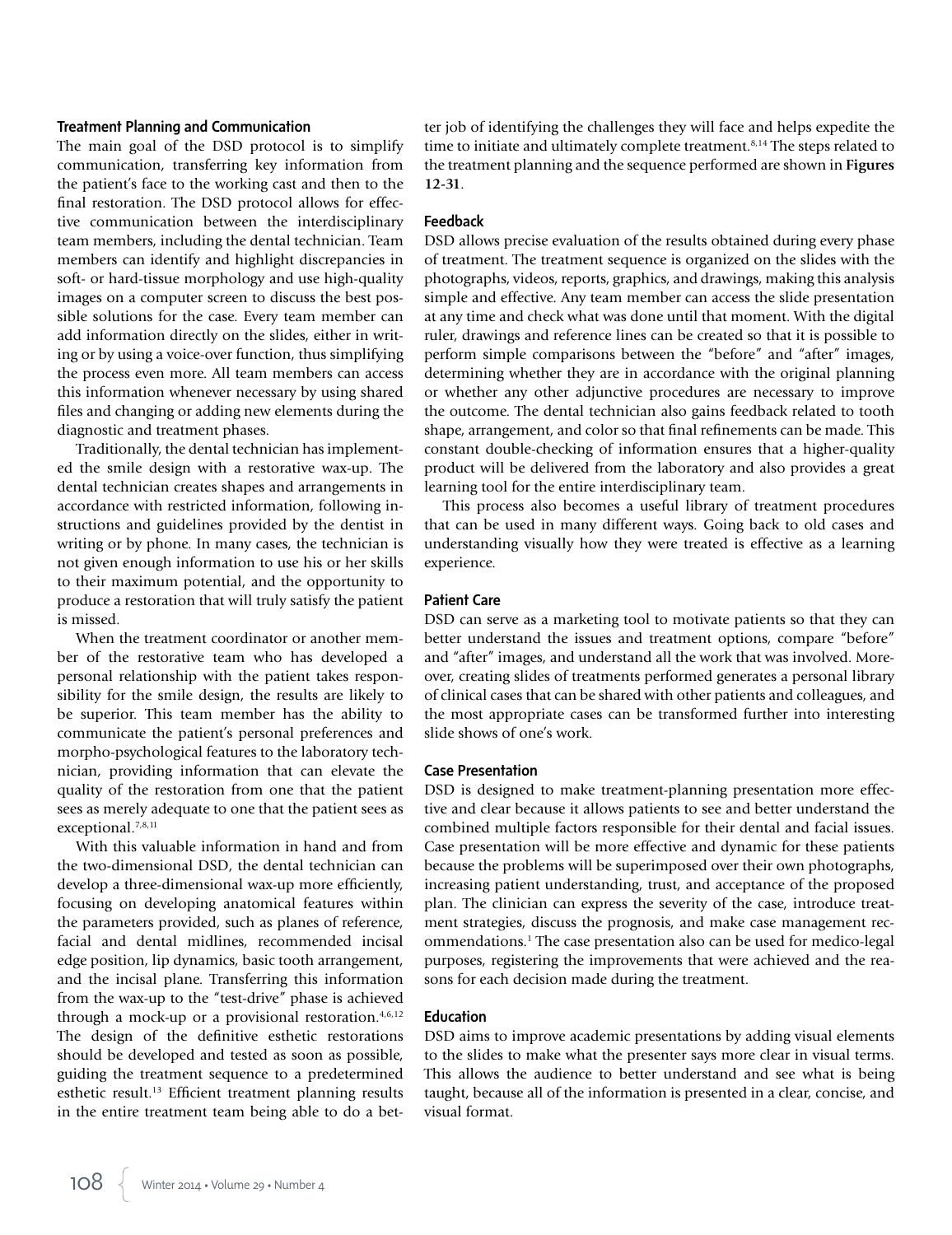# Digital Smile Design Workflow

The DSD protocol was performed by the authors using Keynote or PowerPoint, but specially developed software such as Smile Designer Pro or DSD software is highly recommended. This type of software allows simple manipulation of digital images, as well as the addition of lines, shapes, drawings, and measurements over the clinical and laboratory images. In this article, the main steps for using DSD are described and illustrated by showing the resolution of a complex case **(Figs 12-31)**. It is important to emphasize that DSD was used from treatment inception and helped the patient to visualize all her clinical issues, understand potential solutions, and choose the option that best fit her needs and wishes.

66 Choosing the appropriate technique is easier once problems have been identified and the solution clearly visualized.



**Figure 12:** The plan: Orthodontic extrusion of #11 for bone and soft-tissue repositioning according to the DSD analysis. Tooth #23 would be extracted because of lack of bone support and esthetic limitations.



**Figure 13:** Orthodontic extrusion of #11.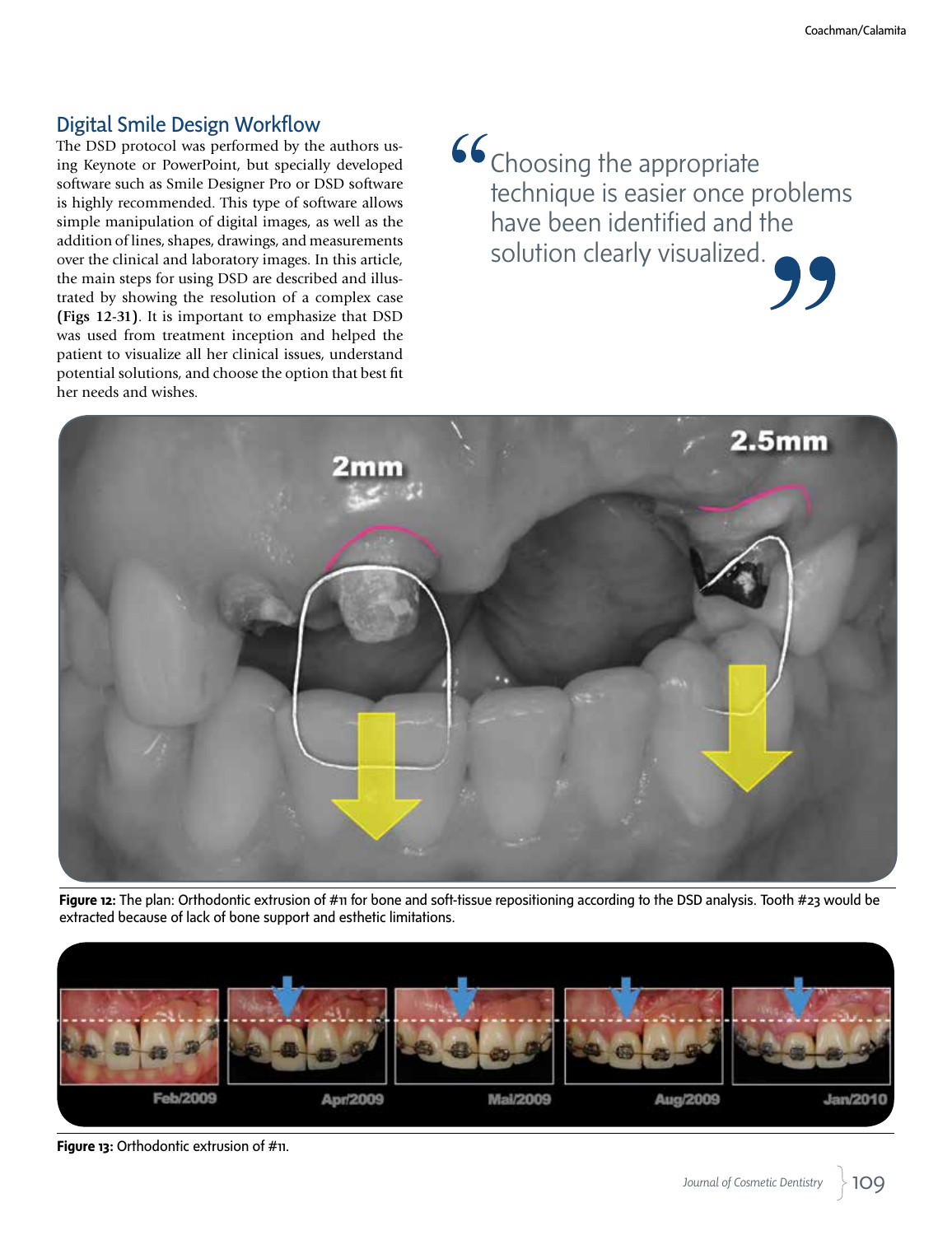

**Figure 14:** The bridge design after extracting the structurally compromised canine. There was an esthetic improvement because of the artificial gingiva extension over #23, leveling the pink esthetics and placing the interface between natural and artificial gingiva in a less esthetically demanding area, distally behind the canine.



**Figure 15:** Final position for lithium disilicate restorations over natural abutments.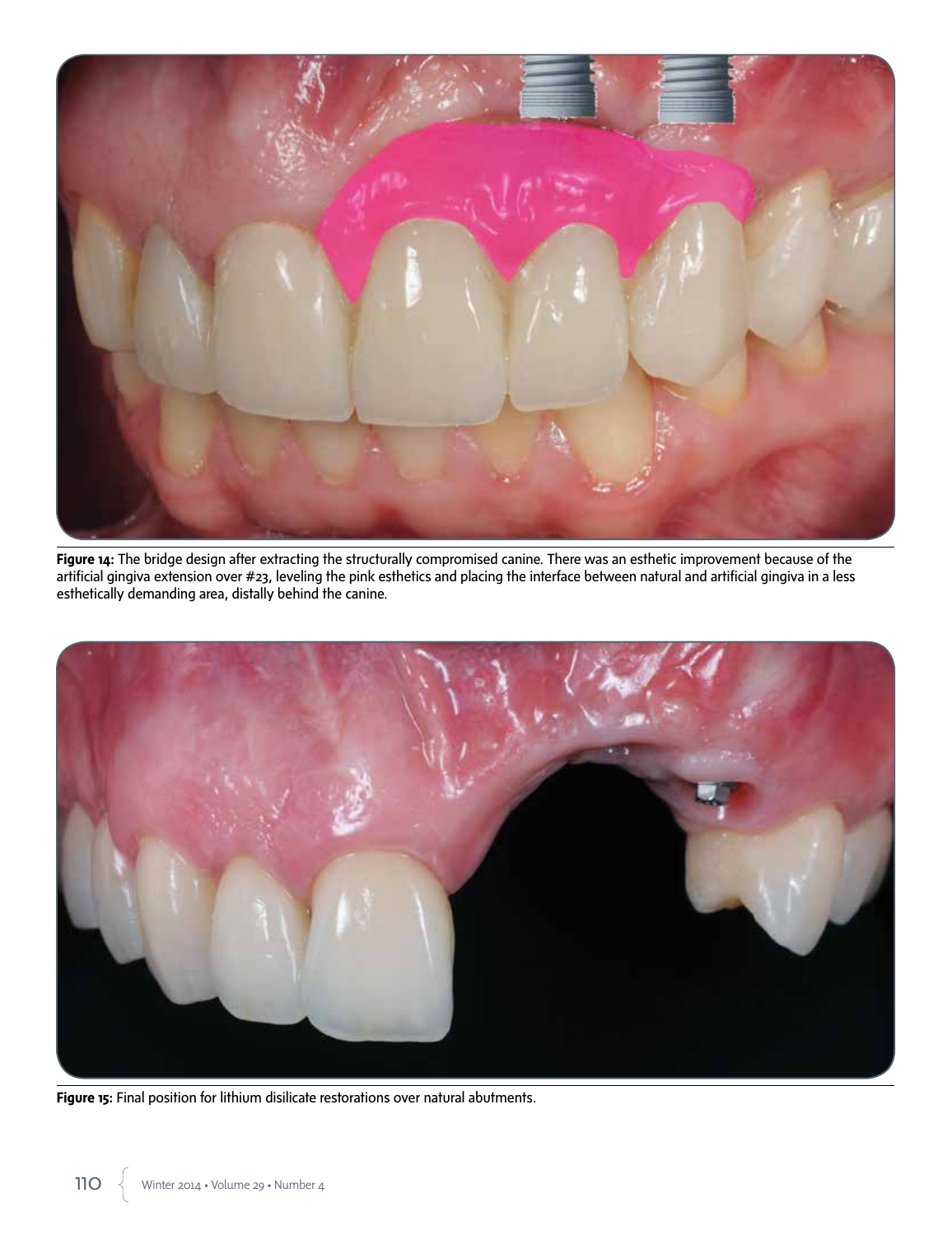

**Figure 16:** Try in and analysis of white esthetic integration with the face.



**Figure 17:** The patient returned one week after seating for the improvement of the artificial pink interface. The tissue was ideally healed and adapted to the new emergence profile, so there was an ideal environment in which to bond the pink composite to the pink ceramics intraorally.



**Figure 18:** The bridge was unscrewed and prepared for bonding. The first step was to roughen the surface for better retention.



**Figure 19:** Acid etching.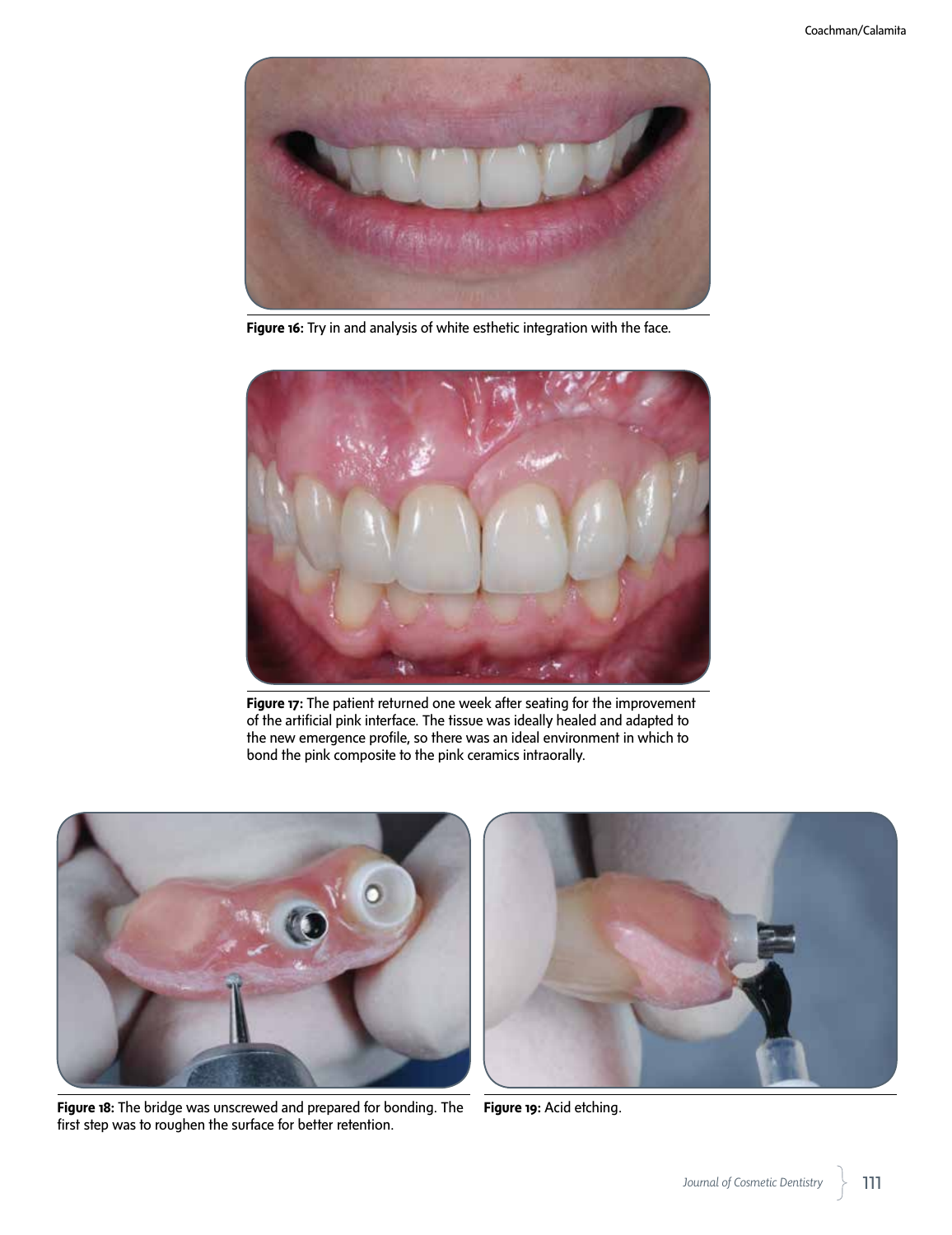



**Figure 20:** Applying the silane. **Figure 21:** Applying the bonding agent.



**Figure 22:** Applying the first layer of flowable pink composite chairside to guarantee better bonding without interference of the saliva.



**Figure 23:** Light-curing before inserting the bridge in the mouth to proceed with the direct composite buildup.



Figures 24 & 25: Intraoral pink composite buildup produced by using a micro brush and thin-tip stain brushes. Different colors and pigments were used to better match the natural gingiva.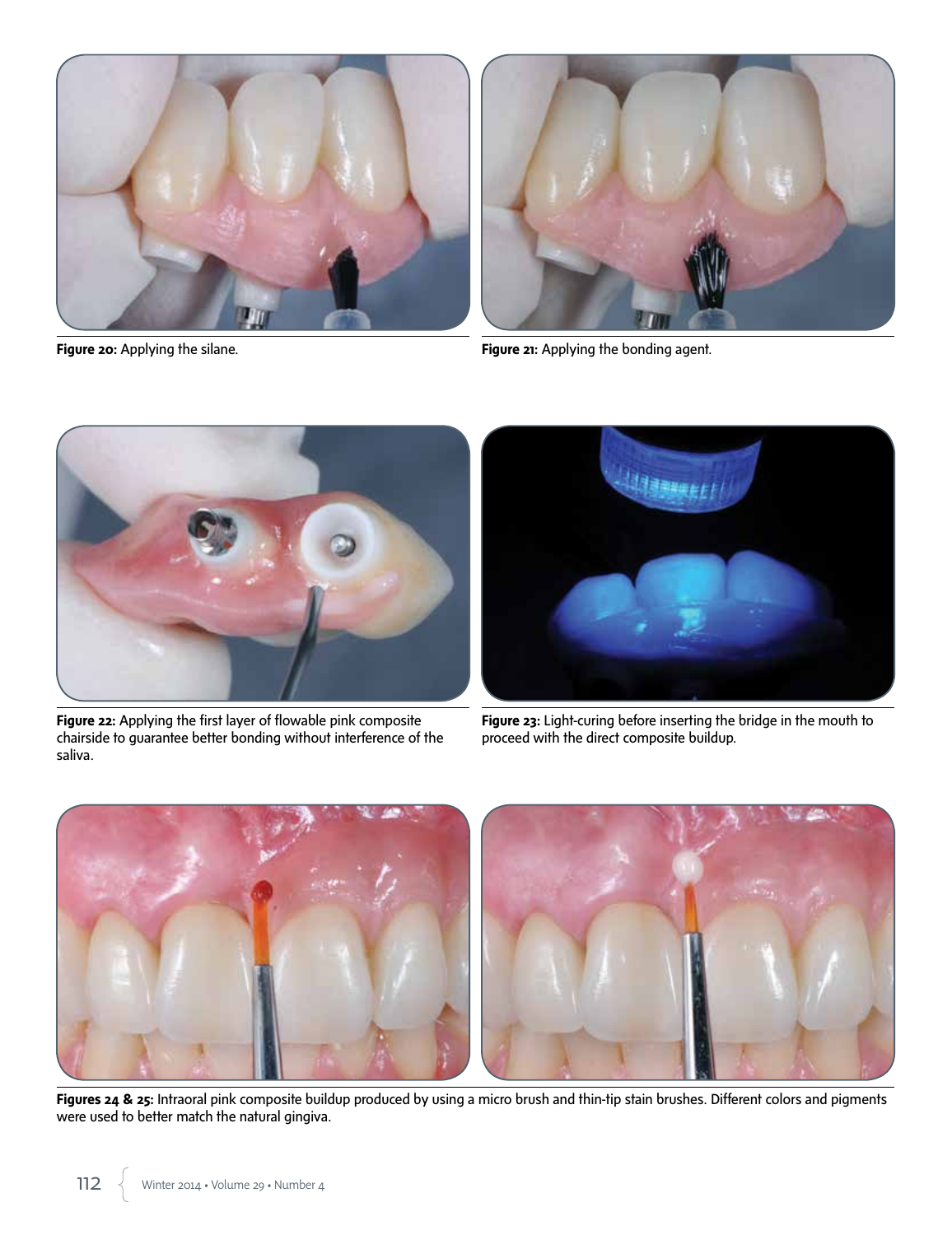**66** The design of the definitive esthetic restorations should be developed and tested as soon as possible, guiding the treatment sequence to a predetermined esthetic result. 7 7



**Figures 26a-26c:** Finishing and polishing the restoration outside the mouth.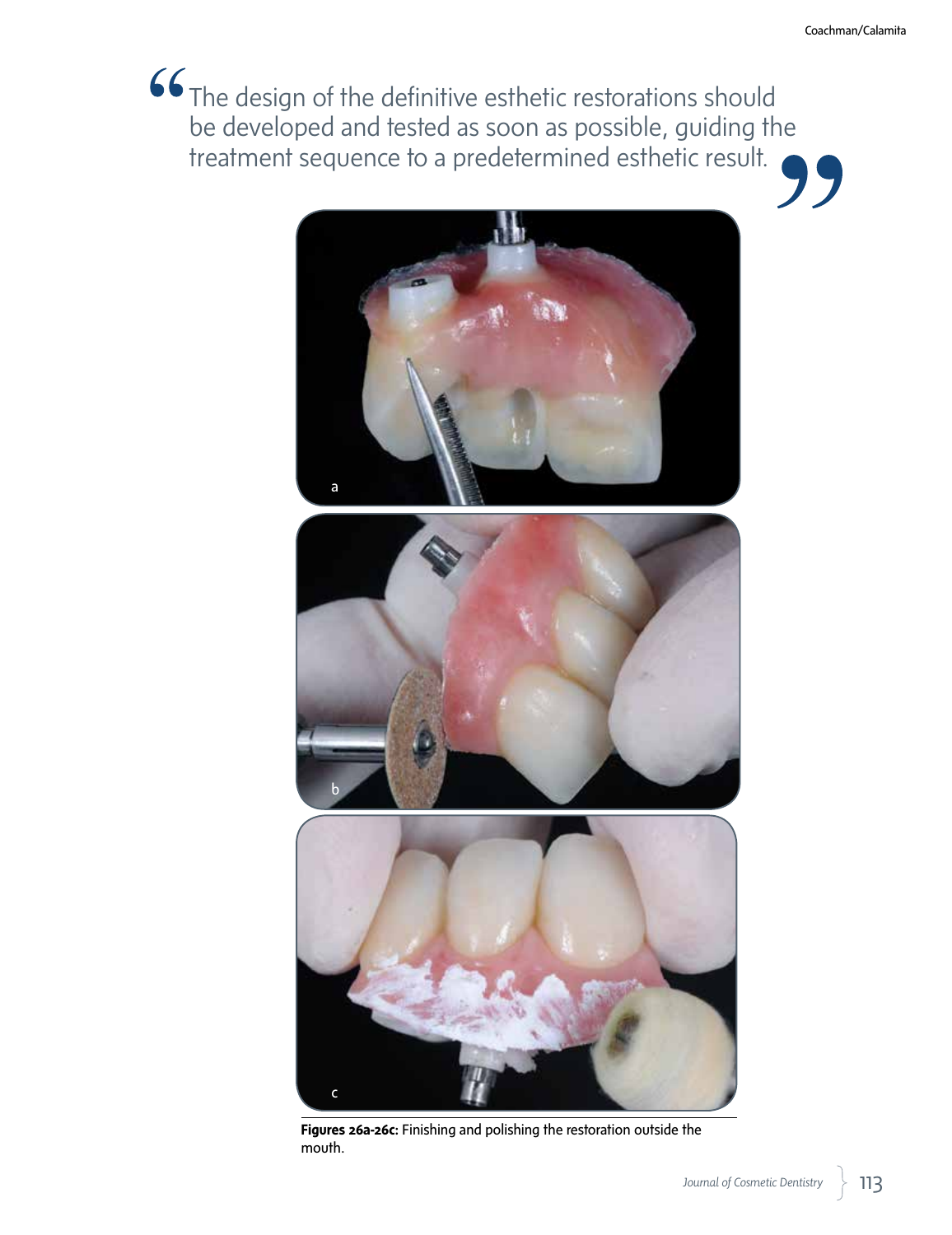

Figure 27: Final seating after testing hygiene procedures; floss should be able to go all the way around and underneath the artificial gingiva.





**Figures 28a-28c:** Final outcome.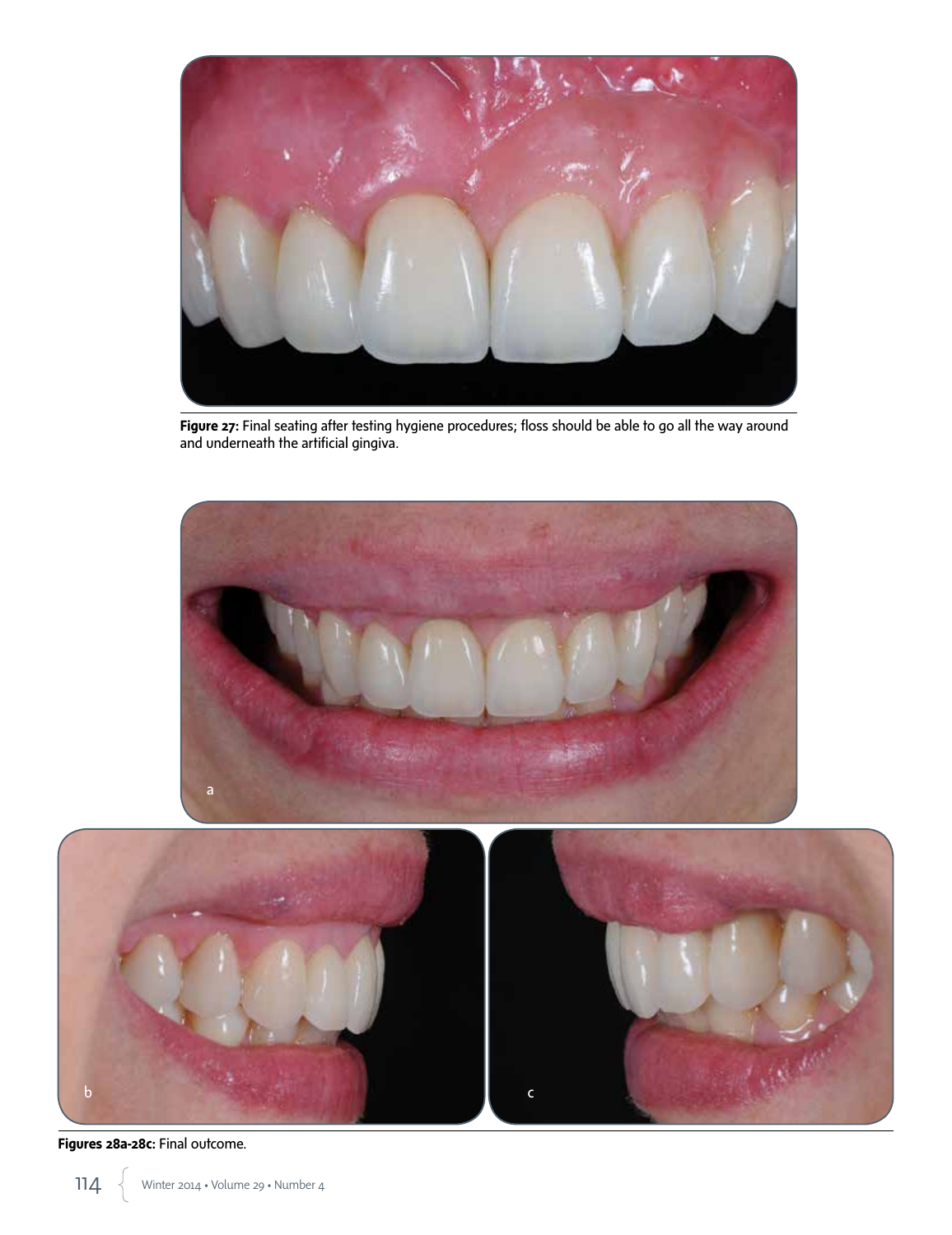

**Figure 29:** The positive emotional response of the patient reflects a successful treatment.



**Figure 30:** Genioplasty was performed to improve the profile; a significant difference achieved with a relatively simple procedure. The ideal facial integration was achieved with an interdisciplinary approach.



**Figure 31:** Postoperative extraoral view after two years.